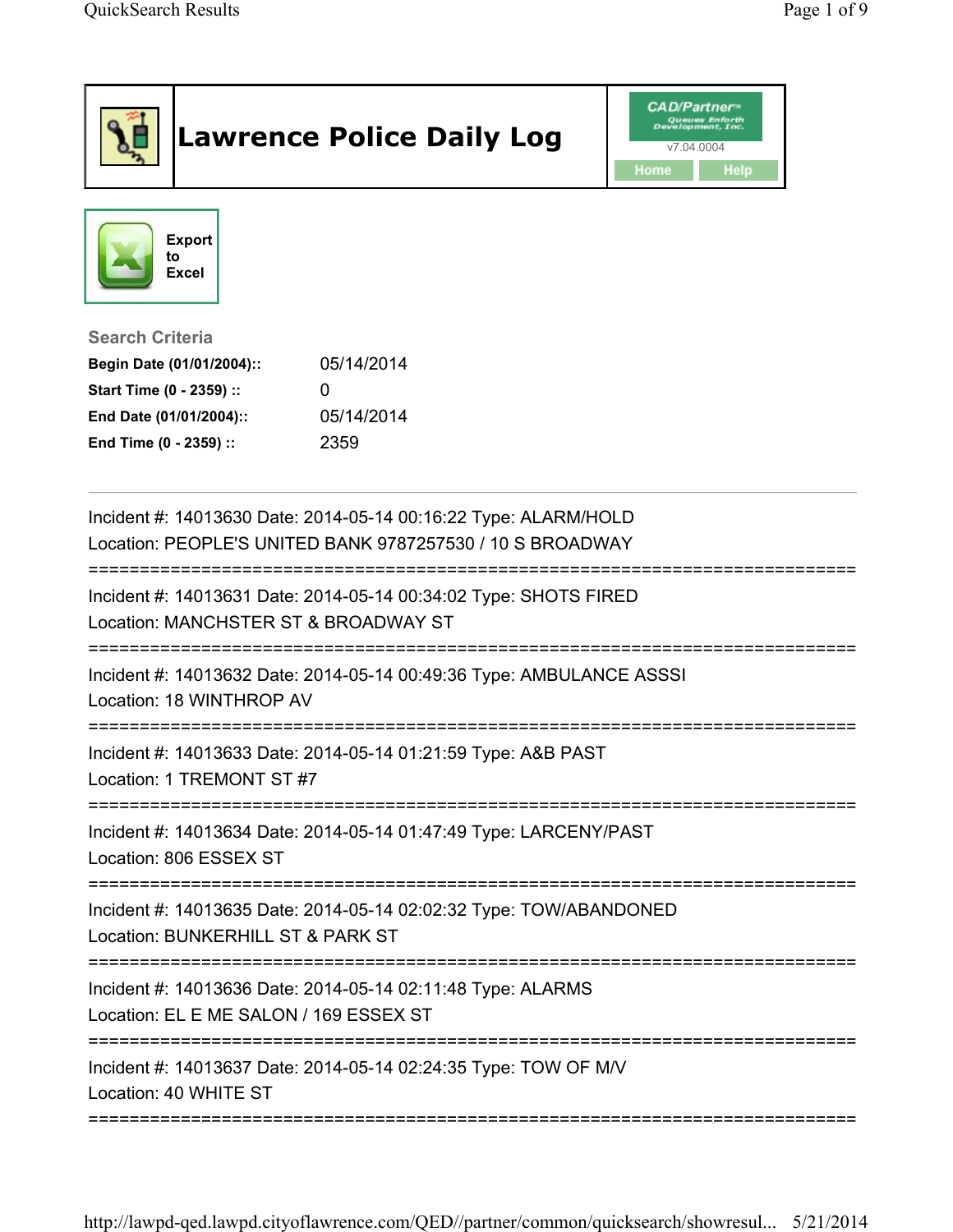| Incident #: 14013638 Date: 2014-05-14 03:21:57 Type: SUS PERS/MV<br>Location: 15 UNION ST                                                        |
|--------------------------------------------------------------------------------------------------------------------------------------------------|
| Incident #: 14013639 Date: 2014-05-14 03:30:23 Type: DISTURBANCE<br>Location: S UNION ST                                                         |
| Incident #: 14013640 Date: 2014-05-14 06:00:56 Type: ALARMS<br>Location: 91 GLENN ST                                                             |
| Incident #: 14013641 Date: 2014-05-14 06:07:13 Type: SUS PERS/MV<br>Location: CRESCENT ST & HIGHGATE ST<br>------------------------------------- |
| Incident #: 14013642 Date: 2014-05-14 06:28:34 Type: LARCENY/PAST<br>Location: 700 ESSEX ST                                                      |
| Incident #: 14013643 Date: 2014-05-14 06:36:04 Type: STOL/MV/PAS<br>Location: 27 CHESTER ST                                                      |
| Incident #: 14013644 Date: 2014-05-14 06:46:57 Type: TOW/REPOSSED<br>Location: 32 OLIVE AV                                                       |
| Incident #: 14013645 Date: 2014-05-14 07:08:58 Type: SPECIAL CHECK<br>Location: MCDONALD'S / 50 BROADWAY                                         |
| Incident #: 14013646 Date: 2014-05-14 07:34:43 Type: AUTO ACC/NO PI<br>Location: AMESBURY ST & METHUEN ST                                        |
| Incident #: 14013647 Date: 2014-05-14 08:11:34 Type: INVESTIGATION<br>Location: 90 LOWELL ST                                                     |
| Incident #: 14013648 Date: 2014-05-14 08:40:00 Type: OFFICER ASSIS<br>Location: 2 APPLETON ST                                                    |
| Incident #: 14013649 Date: 2014-05-14 08:41:28 Type: B&E/MV/PAST<br>Location: 11 DUCKETT AV                                                      |
| Incident #: 14013650 Date: 2014-05-14 08:46:59 Type: INVEST CONT<br>Location: 56 FLORAL ST                                                       |
| Incident #: 14013651 Date: 2014-05-14 08:48:34 Type: SUS PERS/MV                                                                                 |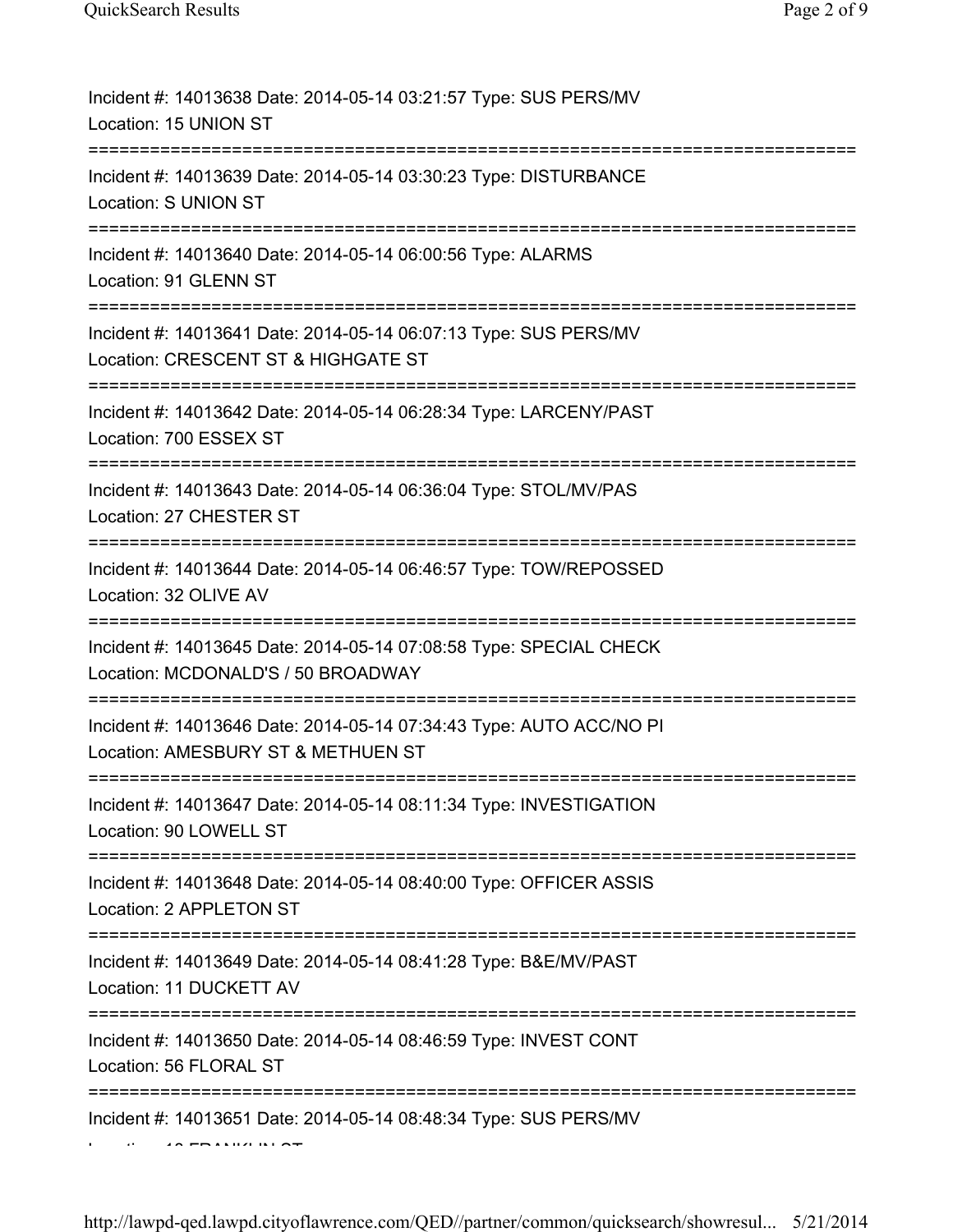| Incident #: 14013652 Date: 2014-05-14 09:01:13 Type: B&E/MV/PAST<br>Location: 20 AMHERST ST                                                 |
|---------------------------------------------------------------------------------------------------------------------------------------------|
| Incident #: 14013653 Date: 2014-05-14 09:21:28 Type: ALARM/BURG<br>Location: GO 1 DOLLAR / 73 WINTHROP AV                                   |
| Incident #: 14013654 Date: 2014-05-14 09:23:20 Type: SUS PERS/MV<br>Location: 19 ALLYN TER                                                  |
| Incident #: 14013655 Date: 2014-05-14 09:26:34 Type: DOMESTIC/PROG<br>Location: 292 HOWARD ST FL 1ST                                        |
| Incident #: 14013656 Date: 2014-05-14 09:27:48 Type: B&E/MV/PAST<br>Location: 700 ESSEX ST<br>====================================          |
| Incident #: 14013657 Date: 2014-05-14 09:40:52 Type: TOW OF M/V<br>Location: BAILEY ST & PARKER ST<br>:==================<br>:============= |
| Incident #: 14013658 Date: 2014-05-14 09:42:45 Type: RECOV/STOL/MV<br>Location: 22 ALLYN TER                                                |
| Incident #: 14013659 Date: 2014-05-14 09:51:14 Type: STOL/MV/PAS<br>Location: 260 E HAVERHILL ST                                            |
| Incident #: 14013660 Date: 2014-05-14 10:06:30 Type: ALARM/BURG<br>Location: S&B MULTI SERVICES 9782580667 / 466 HAVERHILL ST               |
| Incident #: 14013661 Date: 2014-05-14 10:13:09 Type: RECOV/STOL/MV<br>Location: 92 LEONARD AV                                               |
| Incident #: 14013662 Date: 2014-05-14 10:23:08 Type: WARRANT SERVE<br>Location: 44 TEXAS AV                                                 |
| Incident #: 14013663 Date: 2014-05-14 10:54:32 Type: TOW OF M/V<br>Location: 1 CANAL ST                                                     |
| Incident #: 14013665 Date: 2014-05-14 11:01:30 Type: B&E/MV/PAST<br>Location: 468 CANAL ST                                                  |
|                                                                                                                                             |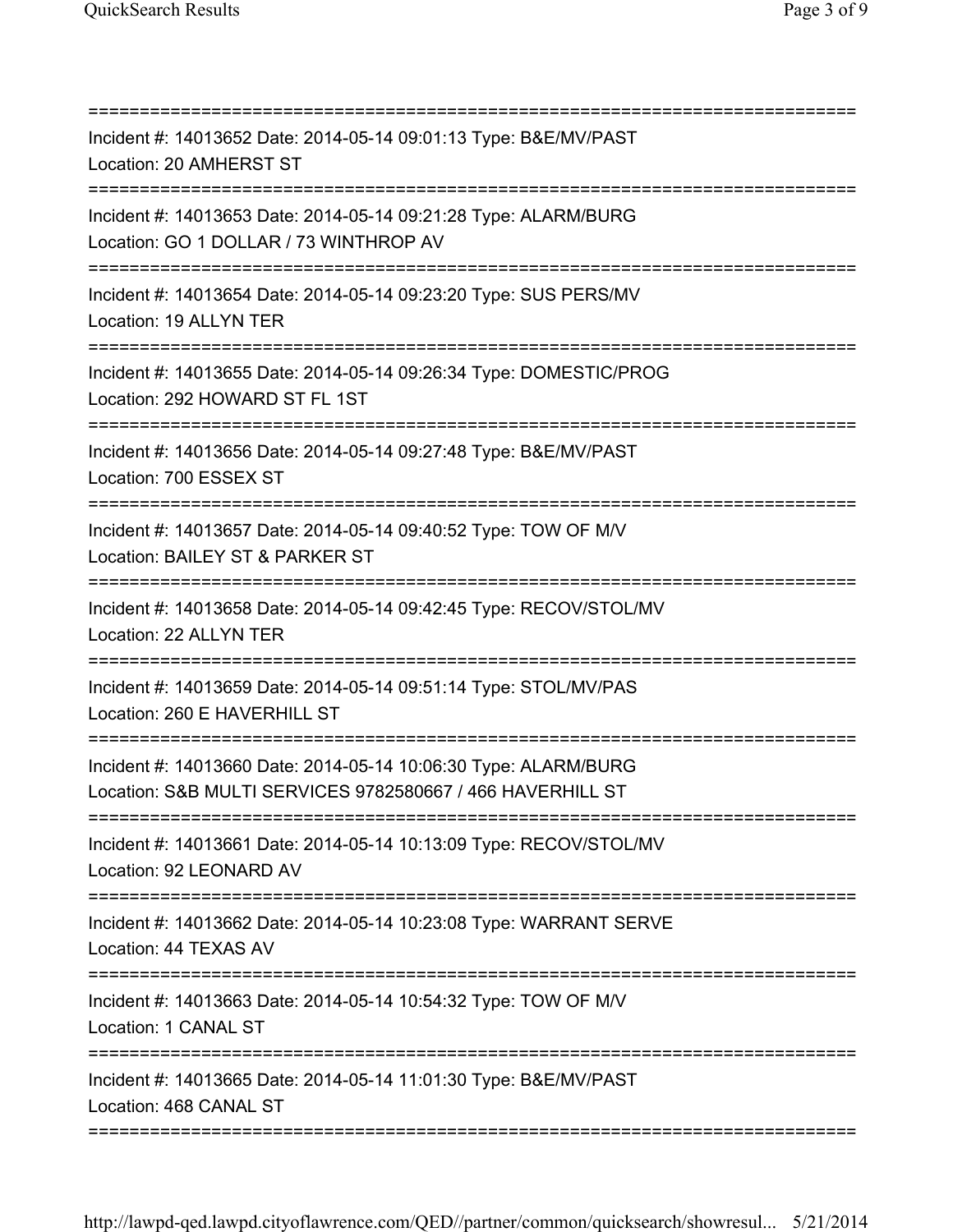| Incident #: 14013664 Date: 2014-05-14 11:04:42 Type: DISTURBANCE<br>Location: LEMICON / 390 ESSEX ST   |
|--------------------------------------------------------------------------------------------------------|
| Incident #: 14013666 Date: 2014-05-14 11:18:04 Type: MAL DAMAGE<br>Location: 200 CYPRESS AV            |
| Incident #: 14013667 Date: 2014-05-14 11:37:12 Type: CK WELL BEING<br>Location: 23 HAWLEY ST #103 FL 1 |
| Incident #: 14013669 Date: 2014-05-14 11:39:16 Type: SUS PERS/MV<br>Location: BROADWAY                 |
| Incident #: 14013668 Date: 2014-05-14 11:42:05 Type: INVEST CONT<br>Location: 354 WATER ST             |
| Incident #: 14013671 Date: 2014-05-14 11:55:07 Type: TOW/REC/STOL<br>Location: 245 PROSPECT ST         |
| Incident #: 14013670 Date: 2014-05-14 11:55:22 Type: M/V STOP<br>Location: 7 BROADWAY                  |
| Incident #: 14013672 Date: 2014-05-14 11:57:28 Type: MAL DAMAGE<br>Location: 10 LINDEN ST FL 2         |
| Incident #: 14013673 Date: 2014-05-14 12:07:50 Type: DISORDERLY<br>Location: HIGH ST & STORROW ST      |
| Incident #: 14013674 Date: 2014-05-14 12:26:26 Type: CK WELL BEING<br>Location: 141 AMESBURY ST #508   |
| Incident #: 14013675 Date: 2014-05-14 12:55:22 Type: DOMESTIC/PAST<br>Location: 85 NEWBURY ST          |
| Incident #: 14013676 Date: 2014-05-14 13:06:17 Type: GUN CALL<br>Location: HAMPSHIRE ST & PARK ST      |
| Incident #: 14013677 Date: 2014-05-14 13:27:03 Type: PARK & WALK<br>Location: 205 BROADWAY             |
| Incident #: 14013678 Date: 2014-05-14 13:29:12 Type: OFFICER ASSIS                                     |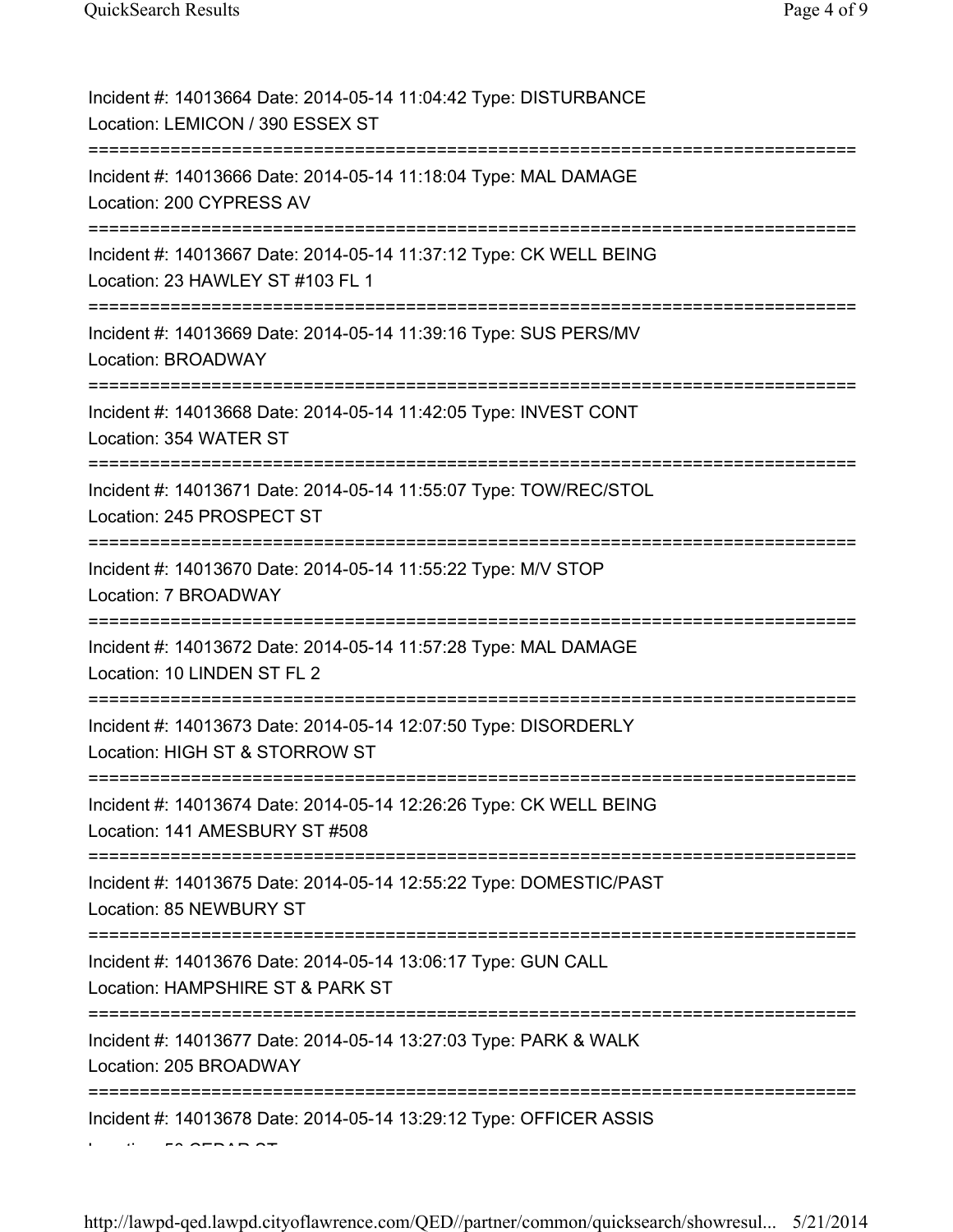| Incident #: 14013679 Date: 2014-05-14 13:29:49 Type: TEST QED<br>Location: 17 N BOYLSTON ST<br>:======================                  |
|-----------------------------------------------------------------------------------------------------------------------------------------|
| Incident #: 14013680 Date: 2014-05-14 13:34:00 Type: TEST QED<br>Location: 19 N BOYLSTON ST                                             |
| Incident #: 14013681 Date: 2014-05-14 13:34:01 Type: SUS PERS/MV<br>Location: ERVING AV & SARATOGA ST                                   |
| Incident #: 14013682 Date: 2014-05-14 13:40:48 Type: ALARM/BURG<br>Location: 111 BUTLER ST                                              |
| Incident #: 14013683 Date: 2014-05-14 13:49:30 Type: RECOV/STOL/MV<br>Location: 107 COOLIDGE ST<br>____________________________________ |
| Incident #: 14013684 Date: 2014-05-14 14:04:16 Type: SHOPLIFTING<br>Location: MARSHALLS / 73 WINTHROP AV                                |
| Incident #: 14013686 Date: 2014-05-14 14:15:35 Type: ASSSIT OTHER PD<br>Location: 30 FOSTER ST                                          |
| Incident #: 14013685 Date: 2014-05-14 14:16:22 Type: DRUG VIO<br>Location: EXCHANGE ST & PARK ST                                        |
| ==========================<br>Incident #: 14013688 Date: 2014-05-14 14:19:07 Type: LOST PROPERTY<br>Location: 169 HAVERHILL ST FL 2     |
| Incident #: 14013687 Date: 2014-05-14 14:23:30 Type: GENERAL SERV<br>Location: 2 BENNINGTON ST                                          |
| Incident #: 14013689 Date: 2014-05-14 14:27:14 Type: SUICIDE ATTEMPT<br>Location: 8 CHELMSFORD ST FL 1                                  |
| Incident #: 14013690 Date: 2014-05-14 15:07:42 Type: INVEST CONT<br>Location: 120 BROADWAY                                              |
| Incident #: 14013692 Date: 2014-05-14 15:09:52 Type: MAL DAMAGE<br>Location: 353 JACKSON ST #3                                          |
|                                                                                                                                         |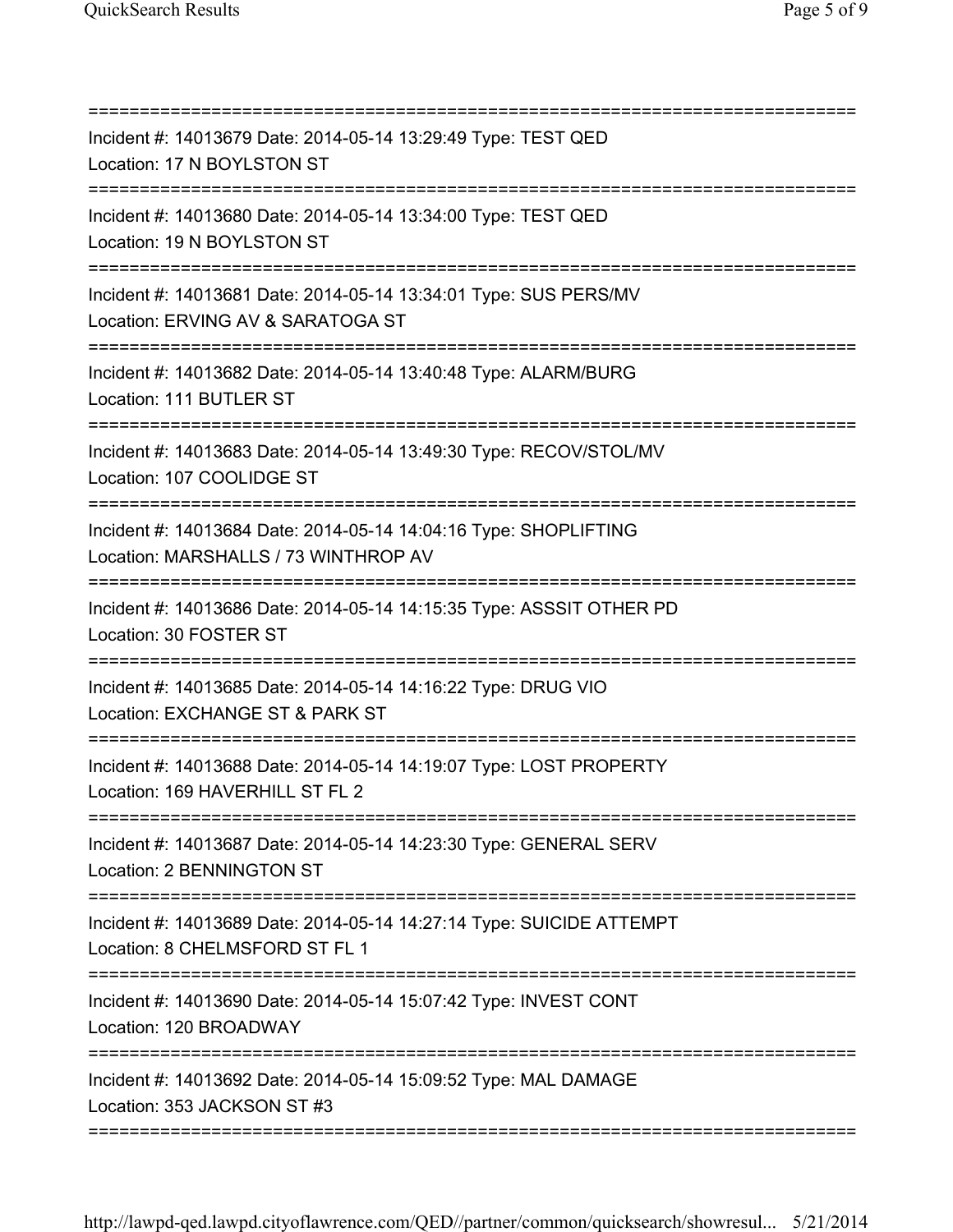| Incident #: 14013691 Date: 2014-05-14 15:16:32 Type: HIT & RUN M/V<br>Location: ARLINGTON ST & TENNEY ST                         |
|----------------------------------------------------------------------------------------------------------------------------------|
| Incident #: 14013693 Date: 2014-05-14 15:25:03 Type: ALARM/BURG<br>Location: RESD; WILFREDO SUAREZ5088132855 / 118 DORCHESTER ST |
| Incident #: 14013695 Date: 2014-05-14 15:35:54 Type: FRAUD<br>Location: 342A LAWRENCE ST<br>-----------------------------------  |
| Incident #: 14013694 Date: 2014-05-14 15:46:06 Type: SUS PERS/MV<br>Location: HAMPSHIRE ST & LOWELL ST                           |
| Incident #: 14013696 Date: 2014-05-14 15:49:43 Type: INVESTIGATION<br>Location: 90 LLOWELL<br>-----------------                  |
| Incident #: 14013697 Date: 2014-05-14 15:52:55 Type: SUS PERS/MV<br>Location: FRONT ST & S BROADWAY                              |
| Incident #: 14013698 Date: 2014-05-14 15:55:56 Type: HIT & RUN M/V<br>Location: 54 UNION ST                                      |
| Incident #: 14013699 Date: 2014-05-14 16:17:41 Type: MAL DAMAGE<br>Location: 230 WALNUT ST                                       |
| Incident #: 14013701 Date: 2014-05-14 16:32:02 Type: B&E/PAST<br>Location: 26 SALEM ST FL 2ND                                    |
| Incident #: 14013700 Date: 2014-05-14 16:33:04 Type: CK WELL BEING<br>Location: 141 AMESBURY ST #508                             |
| Incident #: 14013702 Date: 2014-05-14 16:36:20 Type: TOW/REC/STOL<br>Location: 118 OLIVE AV                                      |
| Incident #: 14013703 Date: 2014-05-14 17:07:49 Type: 209A/VIOLATION<br>Location: 32 LAWRENCE ST                                  |
| Incident #: 14013706 Date: 2014-05-14 17:18:28 Type: STOLEN PROP<br>Location: 432 LOWELL ST                                      |
| Incident #: 14013704 Date: 2014-05-14 17:19:34 Type: M/V STOP                                                                    |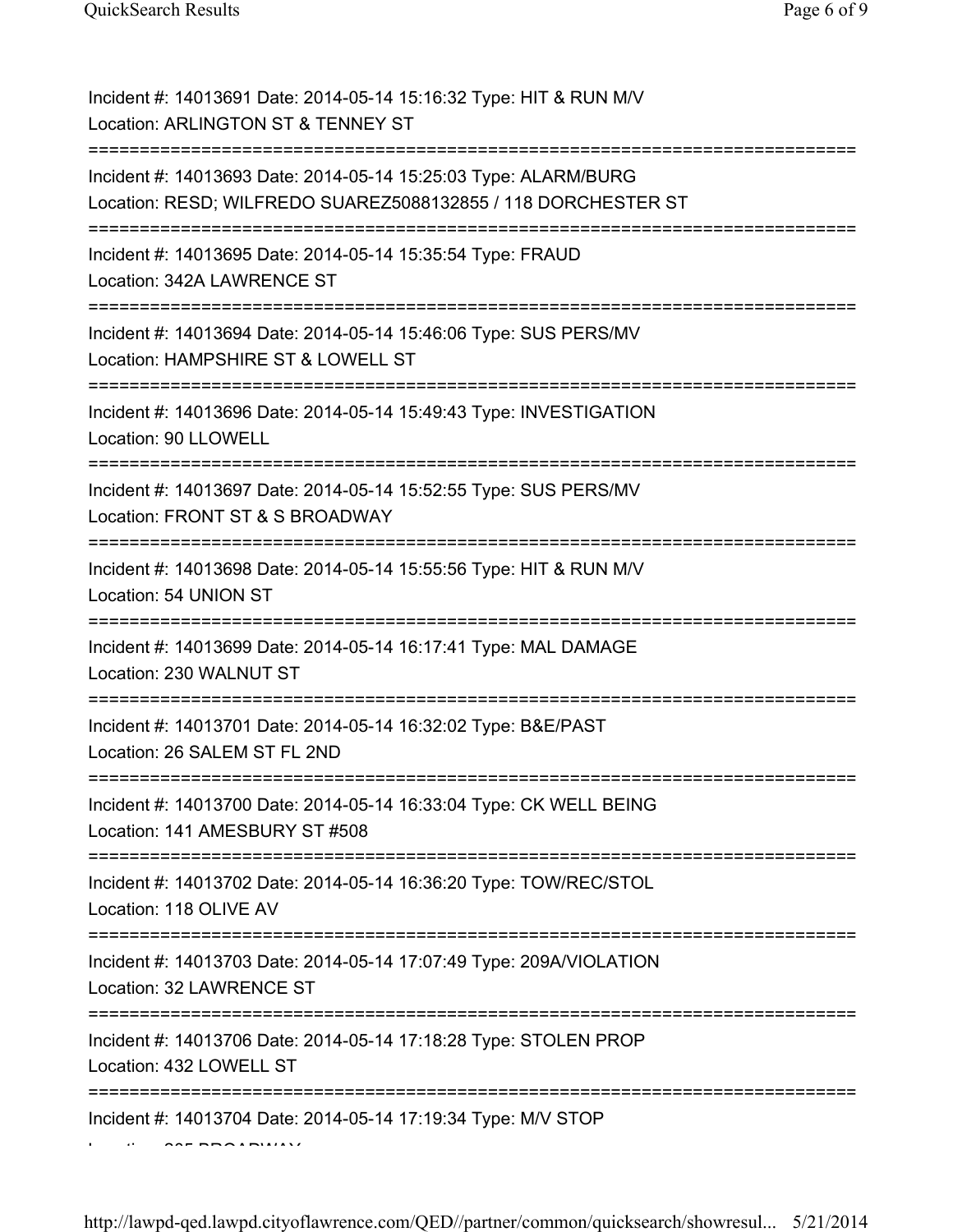| Incident #: 14013705 Date: 2014-05-14 17:24:09 Type: SUS PERS/MV<br>Location: 495 LOWELL ST<br>-------------------------------- |
|---------------------------------------------------------------------------------------------------------------------------------|
| Incident #: 14013707 Date: 2014-05-14 17:45:11 Type: SUS PERS/MV<br>Location: BURGER KING / 187 BROADWAY                        |
| Incident #: 14013710 Date: 2014-05-14 17:53:03 Type: MISC<br>Location: 11 LAWRENCE ST                                           |
| Incident #: 14013708 Date: 2014-05-14 17:57:40 Type: DISTURBANCE<br>Location: 17 CAMBRIDGE ST                                   |
| Incident #: 14013709 Date: 2014-05-14 17:58:37 Type: LARCENY/PAST<br>Location: O'REILEY AUTO PARTS / 90 WINTHROP AV             |
| Incident #: 14013711 Date: 2014-05-14 18:00:57 Type: LARCENY/PAST<br>Location: 25 MARSTON ST #106                               |
| Incident #: 14013712 Date: 2014-05-14 18:02:24 Type: EXTRA SURVEIL<br><b>Location: BERNARD AV</b>                               |
| Incident #: 14013714 Date: 2014-05-14 18:16:23 Type: HARASSMENT<br>Location: 6 INMAN ST                                         |
| Incident #: 14013713 Date: 2014-05-14 18:18:09 Type: AMBULANCE ASSSI<br>Location: BURGER KING / 187 BROADWAY                    |
| Incident #: 14013715 Date: 2014-05-14 19:14:03 Type: UNWANTEDGUEST<br>Location: 32 LAWRENCE ST #18                              |
| Incident #: 14013716 Date: 2014-05-14 19:29:26 Type: ALARM/BURG<br>Location: CARRIBBEAN BAKERY / 205 BROADWAY                   |
| Incident #: 14013717 Date: 2014-05-14 20:01:17 Type: FIGHT<br>Location: 22 WOODLAND ST                                          |
| Incident #: 14013718 Date: 2014-05-14 20:31:22 Type: RECOV/STOL/MV<br>Location: 129 SPRINGFIELD ST<br>===============           |
|                                                                                                                                 |